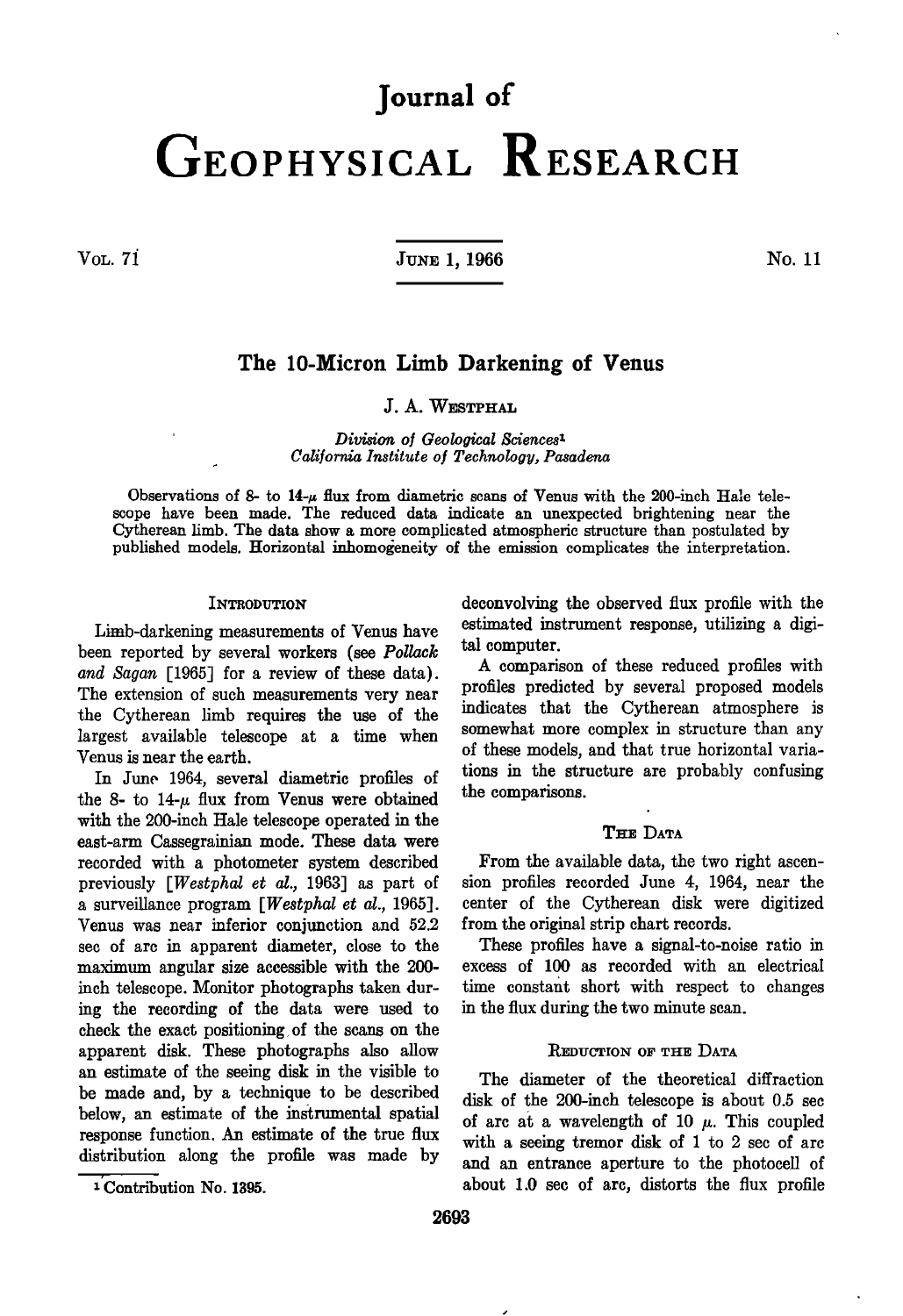received by the detector by a substantial were used. These extremes are the result of amount. Since the data most useful for model computing instrumental responses from lunar amount. Since the data most useful for model atmosphere studies are those taken near the limb where the Cytherean atmosphere path is long, it is most important to correct the ob-<br>served flux profile for the effects of the total<br>roughly Gaussian instrumental response profiles **served flux profile for the effects of the total roughly Gaussian instrumental response profiles**  instrumental spatial response at the time of were 2.0 and 2.8 sec of arc. The mean of these observation.

To obtain an estimate of the true flux pro-<br>file it is necessary to deconvolve the observed dure, described below, a minimum of smoothing file it is necessary to deconvolve the observed dure, described below, a minimum of smoothing profile with the instrumental response. An es- of the observed Cytherean profile was necesprofile with the instrumental response. An es- of the observed Cytherean profile was necestimate of the instrumental response was ob- sary, limited to removal of obvious noise pulses **timate of the instrumental response was ob- sary, limited to removal of obvious noise pulses**  moon when the observed limb was at the sub-<br>solar point on the moon, that is, at either first<br>The Caltech IBM 7094 computer was used solar point on the moon, that is, at either first The Caltech IBM 7094 computer was used or third quarter. Unfortunately, the quarter to numerically deconvolve the Cytherean proor third quarter. Unfortunately, the quarter to numerically deconvolve the Cytherean pro-<br>moon and Venus near inferior conjunction are files. An approximation to the 'true' Cytherean **moon and Venus near inferior conjunction are files. An approximation to the 'true' Cytherean**  not simultaneously available at an equivalent altitude and no exact measure of the 'seeing' altitude and no exact measure of the 'seeing' strumental response using Weddle's rule [Scar-<br>at 10  $\mu$  exists. Thus, it was necessary to ob-<br>borough, 1962], and the result compared with serve the moon at a different time, and to select data when the visible seeing was about the same as when the Cytherean profiles were were necessary before the observed and com-<br>made. Also, it was necessary to assume that the puted profiles agreed within the noise level of made. Also, it was necessary to assume that the  $10-\mu$  seeing is proportional to the visible see**ing, and the true flux is zero in the sky and a puted profiles and the derived true Cytherean**  large uniform value on the moon. The first profile iderivative of the observed flux profile from sponses. derivative of the observed flux profile from the photometer then represents the instrumen-<br> **Example 18** a comparison with theoretical atmos-<br> **tal response at that time.** The same time con-<br>
pheric models it is useful to calculate  $\mu$ , the tal response at that time. The same time con-<br>stant and spatial scan rate was used when recording the profiles from both Venus and the **moon.** the profile. The calculated value of  $\mu$  is criti-

data with seeing disks clearly smaller and clearly greater than that shown on the Venus **observation.** values is assumed to best represent the true<br>To obtain an estimate of the true flux pro- profile. To facilitate the deconvolution proceof much higher spatial frequency than the details of the profile.

> borough, 1962], and the result compared with the observed profile to modify the profile estimate. About 25 successive approximations were necessary before the observed and comthe data. Figure 1 shows the observed and com-<br>puted profiles and the derived true Cytherean

secant of the angle between the line of sight<br>and local Cytherean vertical, for each point on **Two extremes of the instrumental response eally dependent on the location of the edge** 



**Fig. 1. Flux profile of Venus, June 4, 1964. The deconvolved, observed, and calculated profiles are superposed. The inset illustrates the details of the east limb and the two extreme instrumental response profiles.**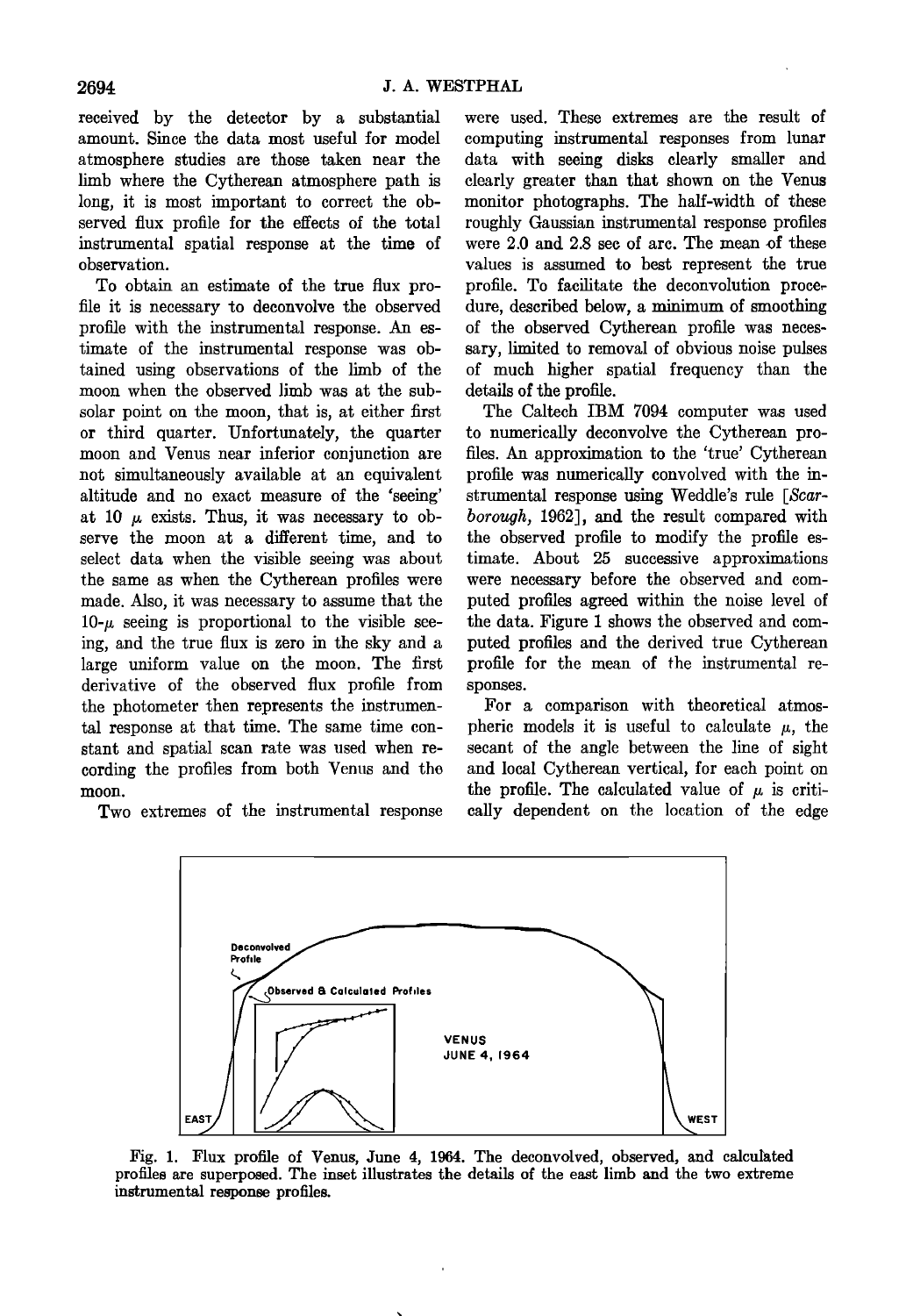

and west equatorial limbs on June 4, 1964. A prediction of *Pollack and Sagan* [1965] is super**posed.** 

**of the planet on the flux profile. In these calculations, the edge was assumed to be a discontinuity beyond which no emission originates.**  Under this assumption, the edge could be **located during the deconvolution within about 1/200 of the planetary diameter. If the edge is 'fuzzy' on this spatial scale, the calculations are**  invalid since  $\mu$  is undefined. Since the theo**retical models are also based on the assumption of a discontinuous edge, a comparison may still have meaning.** 

### **COMPARISON WITH MODEL ATMOSPHERES**

**Pollack and Sagan [1965] have proposed several model atmospheres for Venus. To allow a comparison of the data with the limb darkening**  predicted by these models, the profiles have been replotted in a form of  $\log$  flux versus  $\log \mu$ . **Figure 2 shows the two limb profiles where the points are the mean and the error bars are the extremes derived by use of the two instrumental profiles. Although the two profiles are different from each other, both show a flattening of the**  slope beyond  $\log \mu = 0.3$ . The prediction of **Pollack and Sagan [1965, Figure 3] for their**  models  $B(\tilde{\omega}_0 = 0)$ , A1 for  $T_0 = \phi$ , and A2 is also **shown on Figure 2. This prediction also shows a flattening** beyond log  $\mu = 0.3$ , although the **observed flattening is considerably greater. The data illustrated in Figure 2 are tabulated in Table 1.** 

**'ø•1 I I I I I I I . •-'] , I I I Since the data for various values of log tz - come from different parts of the atmosphere, - - horizontally separated, any horizontal non- - uniformity in the brightness temperature will appear as a variation in the observed profile.**  Large-scale horizontal and temporal variations in the observed brightness temperatures are **• \_ in the observed brightness temperatures are commonly observed on Venus in this wavelength est Limb est Limb ext condicate** the **east.** This added effect complicates the model **•\_ - ß '-•we•, •im•\_ the east. This addedffect complicates the model**  comparisons and can only be resolved by meas**urements over a short time period of a fixed geographical location from various angles of**   $\frac{1}{\log_{10} 25}$   $\frac{1}{\log_{10} 25}$  or  $\frac{1}{\log_{10} 27}$  or  $\frac{1}{\log_{10} 27}$  or  $\frac{1}{\log_{10} 27}$  or  $\frac{1}{\log_{10} 27}$   $\frac{1}{\log_{10} 27}$   $\frac{1}{\log_{10} 27}$   $\frac{1}{\log_{10} 27}$   $\frac{1}{\log_{10} 27}$   $\frac{1}{\log_{10} 27}$   $\frac{1}{\log_{10$ Since the observed horizontal variations seem to **Fig. 2. A plot of the reduced data for the east be smooth and large scale, the change in slope**  property of the atmosphere, at least on this day.

**TABLE 1.** 

|           | $\log_{10} \mu^{-1}$                                                                                                                                                                                                                                                                                                                                                              | $log_{10}$<br>10 $I(\mu)/I(1)$                                                                                                                                                                                                                                                                                                                                                     |
|-----------|-----------------------------------------------------------------------------------------------------------------------------------------------------------------------------------------------------------------------------------------------------------------------------------------------------------------------------------------------------------------------------------|------------------------------------------------------------------------------------------------------------------------------------------------------------------------------------------------------------------------------------------------------------------------------------------------------------------------------------------------------------------------------------|
| East Limb | 0.00<br>.005<br>士<br>0.05<br>士<br>.005<br>0.10<br>士<br>.005<br>0.15<br>.005<br>士<br>0.20<br>.005<br>士<br>0.25<br>.005<br>ᆂ<br>0.267<br>.005<br>王<br>0.286<br>.005<br>士<br>0.307<br>王<br>.005<br>0.331<br>.005<br>王<br>0.358<br>.007<br>ᆂ<br>0.389<br>.010<br>士<br>0.427<br>.012<br>士<br>0.472<br>.015<br>ᆂ                                                                        | 1.000<br>.004<br>士<br>.004<br>0.975<br>王<br>0.951<br>.004<br>王<br>.004<br>0.924<br>王<br>0.899<br>.004<br>王<br>0.874<br>.004<br>士<br>0.869<br>.004<br>王<br>0.865<br>.005<br>士<br>0.860<br>.005<br>王<br>0.857<br>.005<br>王<br>.005<br>0.853<br>士<br>0.850<br>.008<br>士<br>.012<br>0.846<br>ᆂ<br>0.840<br>.016<br>士                                                                   |
| West Limb | 0.531<br>.017<br>士<br>0.614<br>.030<br>士<br>0.00<br>.005<br>士<br>$0.05\,$<br>.005<br>士<br>0.10<br>.005<br>ᆂ<br>0.15<br>.005<br>ᆂ<br>0.20<br>.005<br>王<br>0.221<br>士<br>.005<br>0.235<br>王<br>.005<br>0.251<br>王<br>.005<br>0.268<br>王<br>.005<br>0.286<br>.005<br>Ŧ<br>0.307<br>.005<br>士<br>0.331<br>.005<br>士<br>0.358<br>.006<br>王<br>0.389<br>.007<br>士<br>0.427<br>.010<br>王 | 0.832<br>.022<br>ᆂ<br>0.822<br>.030<br>ᆂ<br>1.000<br>.004<br>王<br>0.975<br>.004<br>士<br>.004<br>0.951<br>王<br>0.924<br>.004<br>士<br>.004<br>0.899<br>王<br>0.887<br>.004<br>士<br>0.877<br>.004<br>王<br>0.867<br>.004<br>士<br>0.858<br>.004<br>ᆂ<br>0.848<br>.005<br>王<br>0.841<br>王<br>.005<br>0.835<br>.005<br>ᆂ<br>0.830<br>.006<br>王<br>0.823<br>.007<br>ᆂ<br>0.818<br>.012<br>ᆂ |